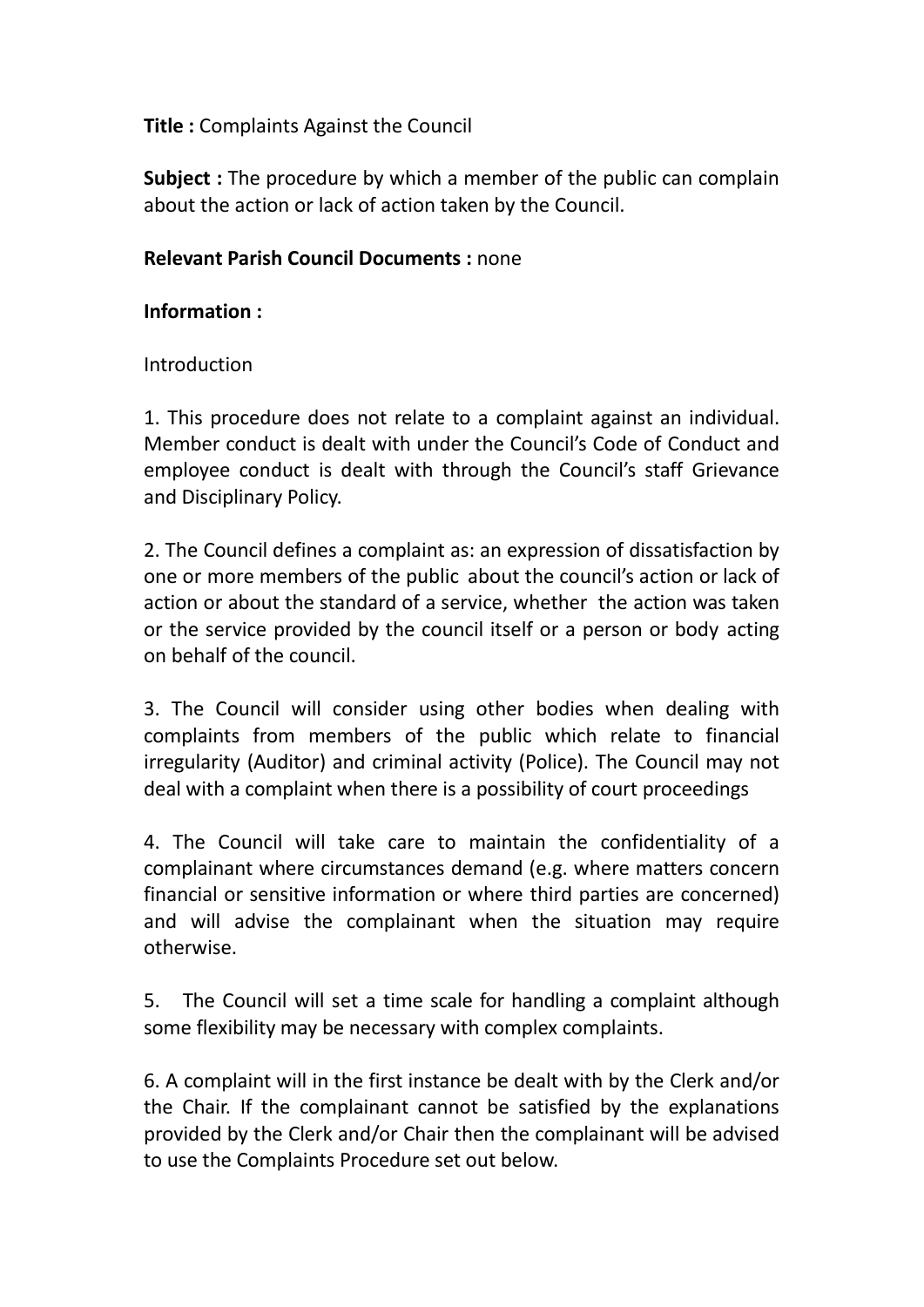# The Complaints Procedure

7. The complainant should be asked to put the complaint about the Council's procedures or administration in writing to the Clerk.

8. If the complainant does not wish to put the complaint to the Clerk or the Chair he or she should be advised to address it to another member of the Council.

9. The addressee shall acknowledge receipt of the complaint and ask the Clerk to call a meeting of the Council. The council will appoint a subcommittee of at least two Councillors to hear the complaint.

10. The complainant shall be advised of the date of the meeting to hear the complaint and whether or not the complaint will be treated as confidential. The complainant shall be invited to attend the meeting and to bring with them a representative if they wish.

11. Seven clear working days prior to the meeting, the complainant shall provide the c ouncil with copies of any documentation or other evidence relied on. The council shall provide the complainant with copies of any documentation upon which they wish to rely at the meeting and shall do so promptly, allowing the claimant the opportunity to read the material in good time for the meeting.

12. At the meeting one of the members shall be appointed the chair and shall introduce everyone and explain the procedure:

- The complainant (or their representative) will outline the grounds for complaint and, thereafter, questions may be asked by members.
- The clerk or Chair of the Council will explain the council's position and questions may be asked by (i) the complainant and (ii), members.
- The clerk or Chair of the Council and then the complainant should be offered the opportunity to summarise their position.
- The clerk or Chair of the Council and the complainant and their